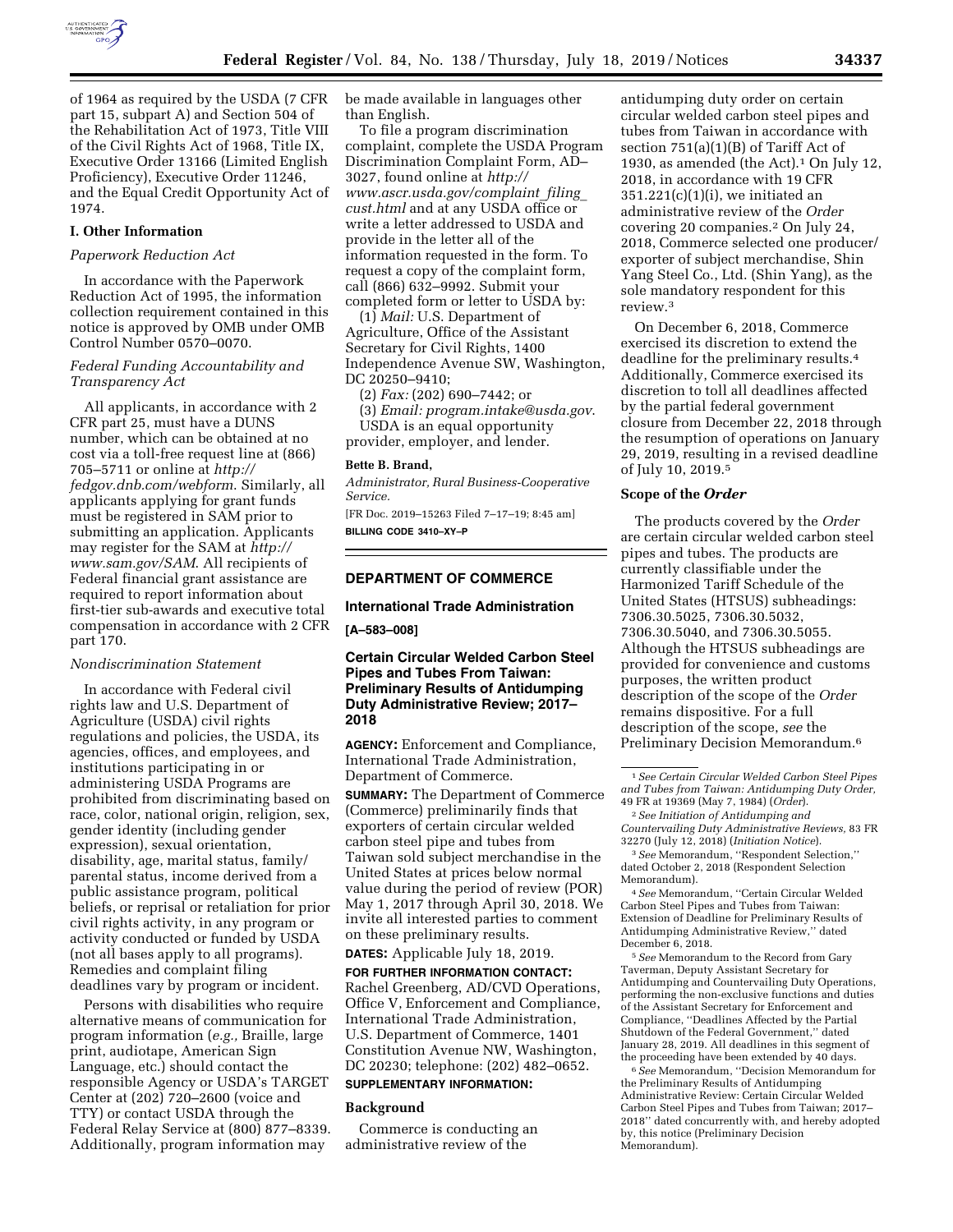### **Methodology**

Commerce is conducting this review in accordance with section 751 of the Act. Export price is calculated in accordance with section 772 of the Act. Normal value is calculated in accordance with section 773 of the Act. For a full description of the methodology underlying the preliminary results, *see* the Preliminary Decision Memorandum. A list of topics discussed in the Preliminary Decision Memorandum is attached as an Appendix to this notice.

The Preliminary Decision Memorandum is a public document and is on file electronically via Enforcement and Compliance's Antidumping and Countervailing Duty Centralized Electronic Service System (ACCESS). ACCESS is available to registered users at *[https://access.trade.gov,](https://access.trade.gov)* and to all parties in the Central Records Unit, Room B8024 of the main Commerce building. In addition, a complete version of the Preliminary Decision Memorandum can be accessed directly at *[http://enforcement.trade.gov/frn/.](http://enforcement.trade.gov/frn/)*  The signed and electronic versions of the Preliminary Decision Memorandum are identical in content.

### **Preliminary Determination of No Shipments**

From July 18, 2018 through July 26, 2018, Sheng Yu Steel Co., Ltd. (Sheng Yu), Tension Steel Industries Co., Ltd. (Tension Steel), Yieh Hsing Enterprise. Co., Ltd. (Yieh Hsing), and Pat & Jeff Enterprise Co. Ltd. (P&J) timely filed statements reporting that they each made no shipments of subject merchandise to the United States during the POR. Subsequently, we received information from the U.S. Customs and Border Protection (CBP) confirming the no-shipment claims from Sheng Yu, Tension Steel, Yieh Hsing, and P&J. Based on the foregoing, Commerce preliminarily determines that Sheng Yu, Tension Steel, Yieh Hsing, and P&J had no shipments during the POR. For additional information regarding this determination, *see* the Preliminary Decision Memorandum. Consistent with our practice, Commerce is not rescinding this administrative review with respect to Sheng Yu, Tension Steel, Yieh Hsing, and P&J at this time, but intends to complete the review and issue appropriate instructions to CBP based on the final results of this review.7

### **Preliminary Results of This Review**

As a result of this review, we calculated a preliminary weightedaverage dumping margin of 2.44 percent for Shin Yang for the POR. Therefore, in accordance with section 735(c)(5)(A) of the Act, we assigned this weightedaverage dumping margin of 2.44 percent calculated for Shin Yang to the fifteen companies not selected for individual review in these preliminary results, as referenced below. We preliminarily determine that the following weightedaverage dumping margins exist for the period of May 1, 2017 through April 30, 2018:

| Exporter/producer               | Weighted-<br>average<br>dumping<br>margin<br>(percent) |
|---------------------------------|--------------------------------------------------------|
| Shin Yang Steel Co., Ltd        | 2.44                                                   |
| Chung Hung Steel Corp           | 2.44                                                   |
| Far East Machinery Co., Ltd     | 2.44                                                   |
| Far East Machinery Group        | 2.44                                                   |
| Fine Blanking & Tool Co., Ltd   | 2.44                                                   |
| Hou Lih Co., Ltd                | 2.44                                                   |
| Kao Hsing Chang Iron & Steel    |                                                        |
|                                 | 2.44                                                   |
| Lang Hwang Corp                 | 2.44                                                   |
| Locksure Inc                    | 2.44                                                   |
| New Chance Products Co., Ltd    | 2.44                                                   |
| Pin Tai Metal Inc               | 2.44                                                   |
| Shang Jouch Industrial Co., Ltd | 2.44                                                   |
| Shuan Hwa Industrial Co., Ltd   | 2.44                                                   |
| Titan Fastech Ltd               | 2.44                                                   |
| Yeong Shien Industrial Co., Ltd | 2.44                                                   |
| Yousing Precision Industry Co., |                                                        |
|                                 | 2.44                                                   |

### **Assessment Rates**

Upon issuance of the final results, Commerce shall determine, and CBP shall assess, antidumping duties on all appropriate entries covered by this review.

For any individually examined respondents whose weighted-average dumping margin is above *de minimis*  (*i.e.,* 0.50 percent), we will calculate importer-specific *ad valorem* duty assessment rates based on the ratio of the total amount of dumping calculated for the importer's examined sales to the total entered value of those same sales in accordance with 19 CFR 351.212(b)(1).8 We will instruct CBP to

assess antidumping duties on all appropriate entries covered by this review when the importer-specific assessment rate calculated in the final results of this review is not zero or *de minimis.* If Shin Yang's weightedaverage dumping margin is zero or *de minimis,* we will instruct CBP to liquidate the appropriate entries without regard to antidumping duties. The final results of this review shall be the basis for the assessment of antidumping duties on entries of merchandise covered by this review where applicable.

In accordance with Commerce's ''automatic assessment'' practice, for entries of subject merchandise during the POR produced by Shin Yang for which it did not know that the merchandise was destined for the United States, we will instruct CBP to liquidate those entries at the all-others rate if there is no rate for the intermediate company(ies) involved in the transaction. We intend to issue instructions to CBP 15 days after the publication date of the final results of this review.

#### **Cash Deposit Requirements**

The following deposit requirements will be effective for all shipments of the subject merchandise entered, or withdrawn from warehouse, for consumption on or after the publication date of the final results of this administrative review, as provided by section  $751(a)(2)(C)$  of the Act:  $(1)$  The cash deposit rate for the companies under review will be the rate established in the final results of this review (except, if the *ad valorem* rate is *de minimis,* then the cash deposit rate will be zero); (2) for previously reviewed or investigated companies not covered in this review, the cash deposit rate will continue to be the companyspecific rate published for the most recently-completed segment of this proceeding in which the company was reviewed; (3) if the exporter is not a firm covered in this review, a prior review, or the original investigation, but the producer is, the cash deposit rate will be the rate established for the most recently-completed segment of this proceeding for the producer of subject merchandise; and (4) the cash deposit rate for all other manufacturers or exporters will continue to be 9.70 percent, the all-others rate established in the investigation.9 These cash deposit requirements, when imposed, shall remain in effect until further notice.

<sup>7</sup>*See e.*g., *Certain Frozen Warmwater Shrimp from Thailand: Preliminary Results of Antidumping Duty Administrative Review, Partial Rescission of Review, Preliminary Determination of No Shipments; 2012–2013,* 79 FR 15951, 15952 (March

<sup>24, 2014),</sup> unchanged in *Certain Frozen Warmwater Shrimp from Thailand: Final Results of Antidumping Duty Administrative Review, Final Determination of No Shipments, and Partial Rescission of Review; 2012–2013,* 79 FR 51306, 51307 (August 28, 2014).

<sup>8</sup> In these preliminary results, Commerce applied the assessment rate calculation methodology adopted in *Antidumping Proceedings: Calculation of the Weighted-Average Dumping Margin and Assessment Rate in Certain Antidumping Proceedings: Final Modification,* 77 FR 8101 (February 14, 2012). 9*See Order.*